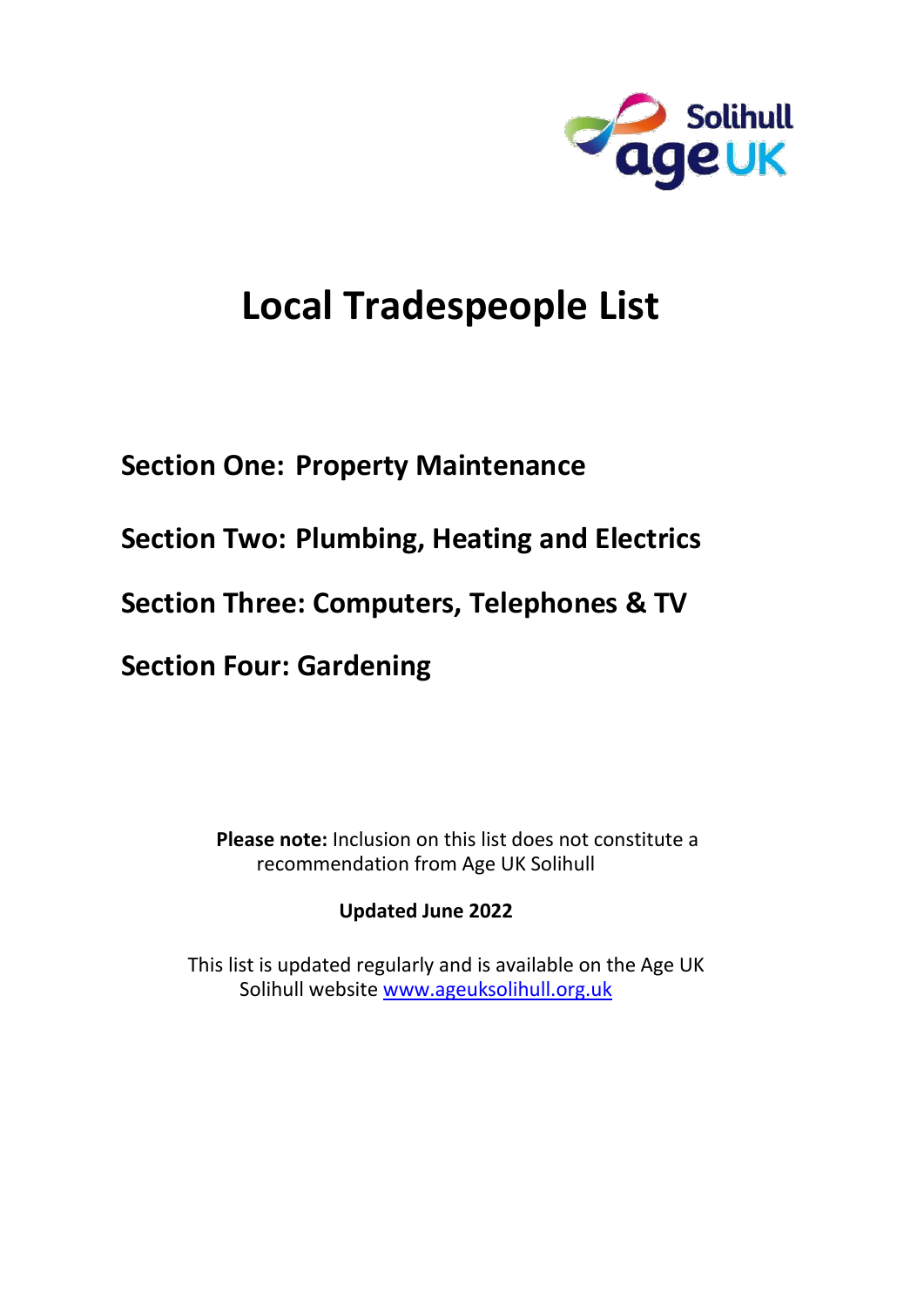Thank you for your enquiry about our local trades list. The individuals and companies included on this list are not recommended by Age UK Solihull. Any work undertaken will be a private arrangement between you and them and Age UK Solihull is not responsible for work carried out by the people included on this list.

Age UK Solihull has taken at least two references for each of the tradespeople included on this list. We have also ensured to the best of our ability that they have Public Liability Insurance. We do not personally inspect the work they have done. The people on this list are not employed by Age UK Solihull and the charity has no influence on their working arrangements or charges.

It is important to get 2 or 3 different written quotes and always get a clear idea of what the cost will be before the commencement of the work, always check whether you will be asked to pay a callout charge. Generally, you should avoid paying money in advance.

Be wary of workmen who call at your house unannounced. If they have highlighted a potential problem, get 2 or 3 quotes from reputable tradespeople.

Your comments about this list and the individuals and companies included on it are very valuable to us. This ensures that only people who are committed to providing a good quality customer service are included on this list.

If you have any questions, complaints or comments please contact us on 0121 704 7840 or

**www.ageuksolihull.org.uk**

## **Age UK Solihull, The Core, Solihull B91 3RG**

## **Tel: 0121 704 7840**

**E-mail: info@ageuksolihull.org.uk**

**Web: www.ageuksolihull.org.uk**

## **Registered Charity No. 1055887**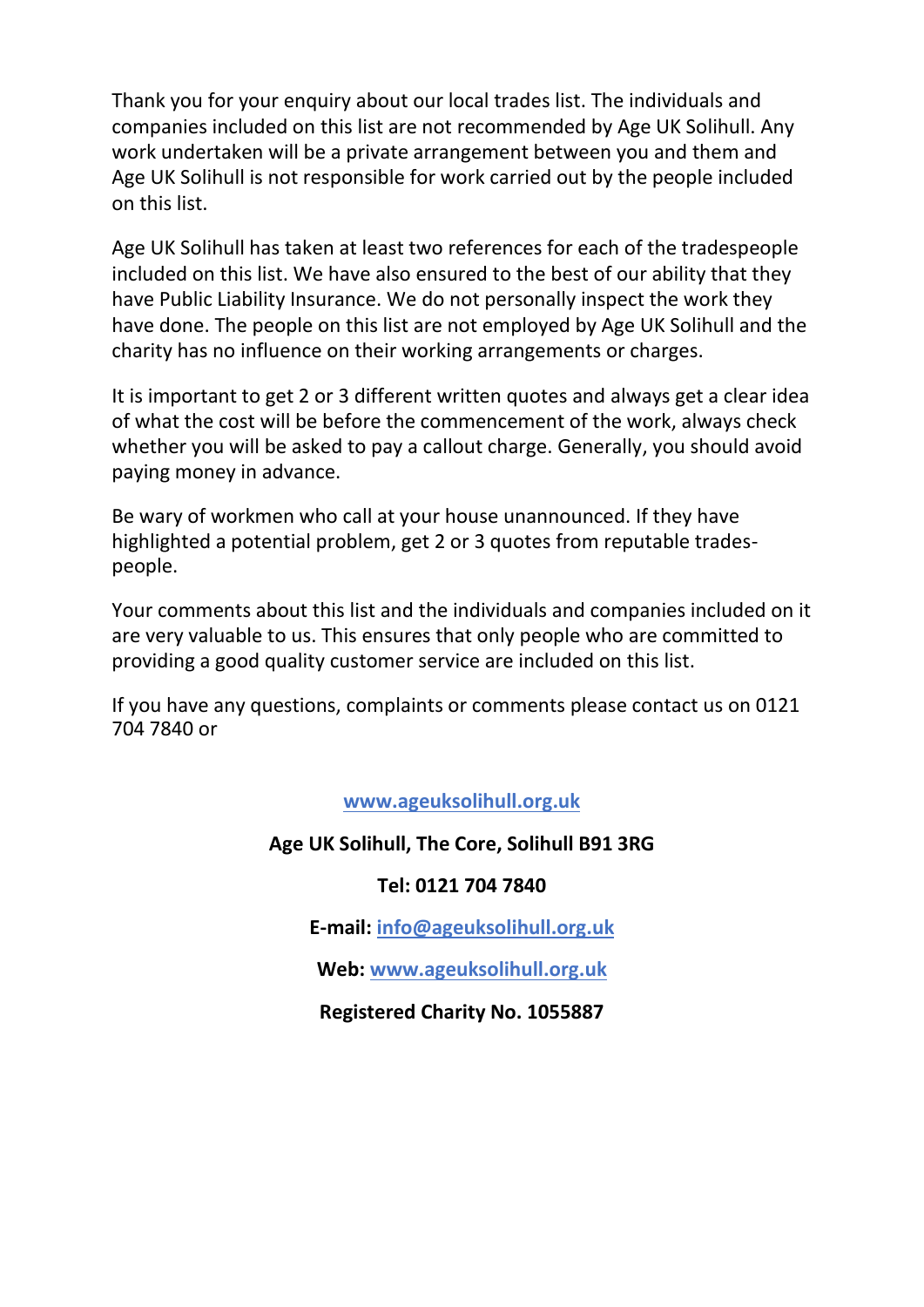| Section 1 – Property Maintenance         |                                      |                   |  |
|------------------------------------------|--------------------------------------|-------------------|--|
| <b>CHRIS HALL CARPENTRY</b>              | <b>General carpentry</b>             | Solihull          |  |
| Mr C Hall                                | work including doors,                | Birmingham        |  |
| 87 Blandford Avenue                      | skirtings, kitchens, loft            |                   |  |
| Castle Bromwich                          | hatches, Laminate/woo                |                   |  |
| <b>B36 9JB</b>                           | den floors Fencing,                  |                   |  |
| Mob: 07958 975 678                       |                                      |                   |  |
| Email:chrishall13@icloud.com             | Shelving                             |                   |  |
|                                          | Stair rails, Wardrobes               |                   |  |
| <b>DOCTOR LOCKS</b>                      | Locksmith/Carpenter                  | Covers the UK     |  |
| <b>Mr Jason Gould</b>                    | Alarm servicing and                  |                   |  |
| 212 Bromsgrove Road                      | installation                         |                   |  |
| Halesowen                                | Replacement and                      |                   |  |
| <b>B62 OJU</b>                           | repairs to UPVC doors<br>and windows |                   |  |
| Tel: 0800 611 8886<br>Mob: 07816 894 532 | All aspects of                       |                   |  |
| or mail                                  | carpentry & joinery                  |                   |  |
| jason@doctor-locks.co.uk                 |                                      |                   |  |
|                                          |                                      |                   |  |
| <b>GC PROPERTY</b>                       | Carpentry, doors,                    | Central &         |  |
| <b>MAINTENANCE</b>                       | floors                               | South Solihull    |  |
| <b>Mr G Cox</b>                          | <b>UPVC windows</b>                  | Shirley           |  |
| 3 Halstead Grove                         | <b>Fitted kitchens and flat</b>      | Sheldon           |  |
| Solihull                                 | pack assembling                      | <b>Hall Green</b> |  |
| <b>B91 3YX</b>                           | Fencing, gates & locks               |                   |  |
| Tel: 0121 711 1045                       |                                      |                   |  |
| Mob: 07718 693 203 or email              |                                      |                   |  |
| Email: gcpropertymaintenance@bluey       |                                      |                   |  |
| onder.co.uk                              |                                      |                   |  |
| <b>MRS LORRAINE PEARSON</b>              | Interior painting &                  | Solihull and      |  |
| <b>Mrs L Pearson</b>                     | decorating                           | surrounding       |  |
| 6 Elkstone Close                         | Ladies, older people                 | areas             |  |
| Solihull                                 | and disabled only                    |                   |  |
| <b>B92 8LH</b>                           | Can assist with moving               |                   |  |
| <b>Mob: 07818 446 782 or email</b>       | furniture, taking down<br>curtains   |                   |  |
| <u>lorrainep194@me.com</u>               |                                      |                   |  |
|                                          |                                      |                   |  |
| <b>ALLIED FABRICARE</b>                  | Carpet and upholstery                | Solihull          |  |
| <b>Mr Jawaid Kamran</b>                  | cleaning, will move                  | Birmingham        |  |
| 46 Garretts Green Lane                   | furniture in order to                | and               |  |
| Yardley B26 2HP                          | clean carpets if                     | surrounding       |  |
| Tel: 0121 743 3995                       | required.                            | areas within      |  |
| Mob: 07967 103 433                       |                                      | 10 mile radius    |  |
| Email:info@alliedfabrics.co.uk           |                                      | of Solihull       |  |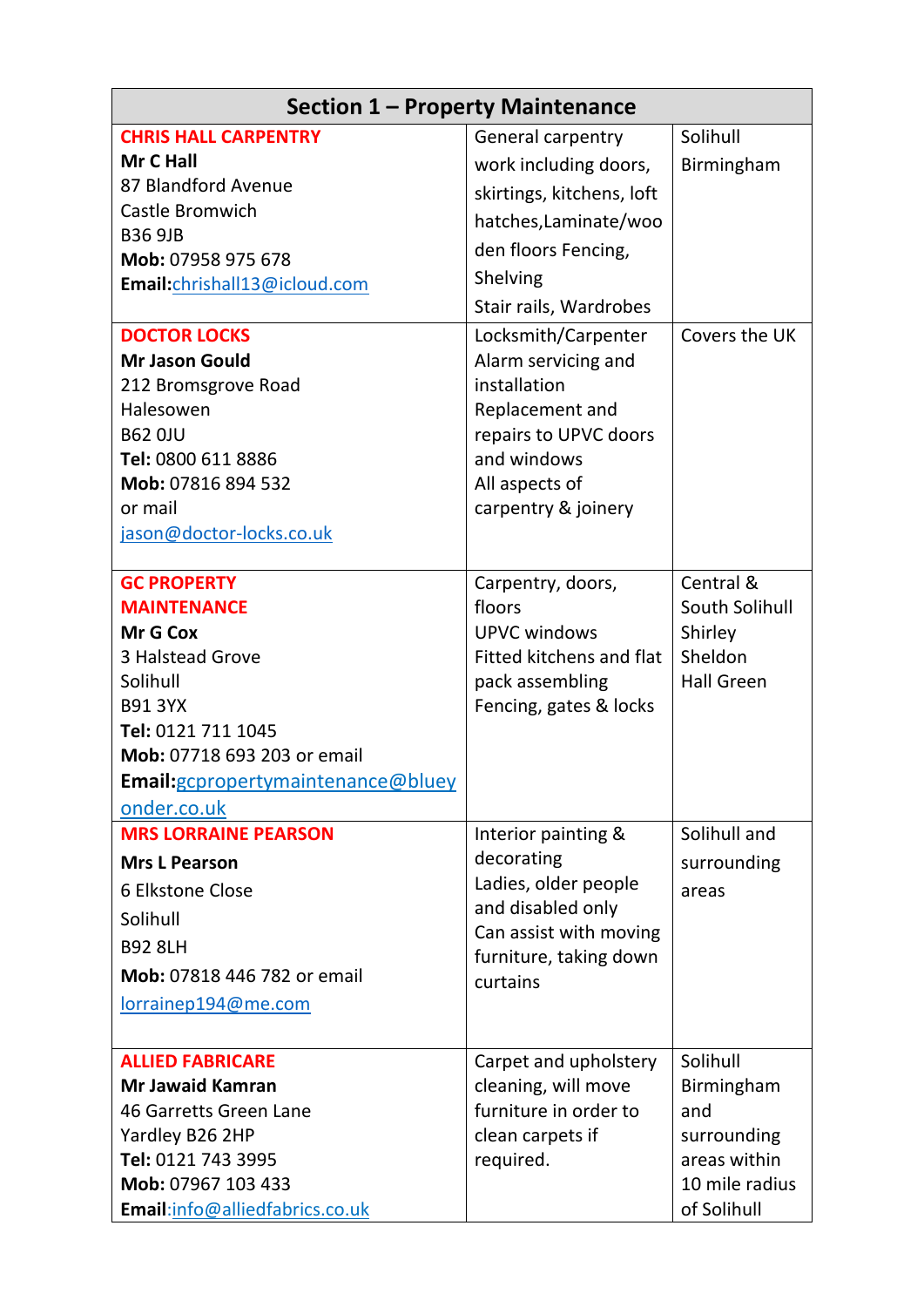| <b>JERRY O'SULLIVAN &amp;</b><br><b>SON</b><br>125 Reservoir Road<br>Solihull<br><b>B92 8AR</b><br>Tel: 0121 707 5507<br>Mob: 07976 763497<br>Email: jerry@jerryosullivan.co.uk                              | Carpet fitting, supplies<br>and cleaning<br>No call out charge,<br>workmanship<br>guaranteed | Solihull and all<br>surrounding<br>areas                                  |
|--------------------------------------------------------------------------------------------------------------------------------------------------------------------------------------------------------------|----------------------------------------------------------------------------------------------|---------------------------------------------------------------------------|
| <b>DECORATING PLUS</b><br><b>Stewart Blunt</b><br>54 Shakespeare Drive<br>Solihull<br><b>B90 2AN</b><br>Mob: 07802 566441<br>Email:<br>decoratingplus@hotmail.co.uk                                          | Painting and<br>decorating<br>Odd jobs                                                       | Solihull and<br>surrounding<br>areas                                      |
| <b>ABR BLINDS</b><br>Mr T Webb<br>28 Sedgemere Road<br>Yardley<br>Birmingham B26 2AT<br>Tel: 0121 783 9914<br>Mob: 07933 117 999<br>Email:abrblinds@gmail.com                                                | Manufacture, supply<br>and fitting of blinds                                                 | West<br>Midlands                                                          |
| <b>ALPHA LOCKSMITHS</b><br><b>James Everett</b><br>7 Wheatsheaf Way<br><b>Stratford Upon Avon</b><br><b>CV37 0DY</b><br>Tel: 0121 320 2932<br>Freephone: 0800 678 5698 or<br>alpha.locksmiths@googlemail.com | Locksmith, carpentry<br>and glazing                                                          | West<br>Midlands                                                          |
| <b>KEVIN LAWS HANDYMAN</b><br><b>Kevin Laws</b><br>45 Clinton Road<br>Shirley<br>Solihull<br><b>B90 4RN</b><br>Mob: 07843 169 151<br>Email:kev-bcfc@hotmail.co.uk                                            | Painting & Decorating<br><b>Handyman Services</b>                                            | All areas of<br>Solihull,<br>Birmingham<br>and<br>West<br><b>Midlands</b> |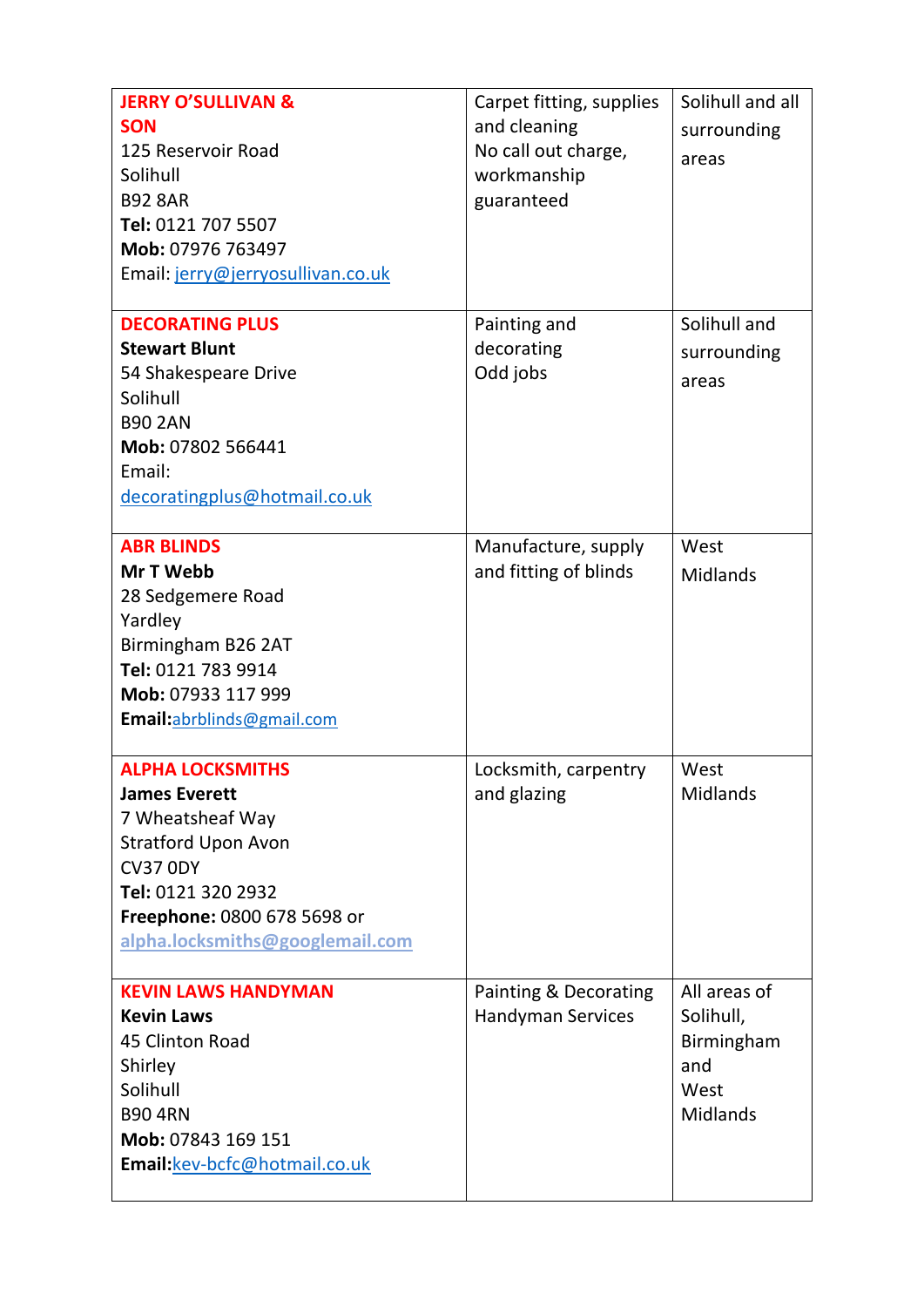| <b>ASSURED SOLUTIONS</b><br><b>William Kelly</b><br>11 Marian Croft<br>Birmingham<br><b>B26 3LZ</b><br>Mob: 07794642277<br>Email:assuredsolutionspm@gmail.com                                                               | All aspects of property<br>maintenance and<br>refurbishments                                             | Solihull,<br>Shirley &<br>Birmingham<br>areas.                        |
|-----------------------------------------------------------------------------------------------------------------------------------------------------------------------------------------------------------------------------|----------------------------------------------------------------------------------------------------------|-----------------------------------------------------------------------|
| <b>R W Hughes Roofing Ltd</b><br><b>Rob Hughes</b><br><b>Oak Mount</b><br>Lady Lane<br>Solihull<br><b>B90 1RF</b><br>Tel: 0121 743 3772<br>Mob: 07973 836 839<br>Email: hughes.roofing@btinternet.com                       | Roofing                                                                                                  | 10 mile radius<br>of Solihull<br><b>Town Center</b>                   |
| <b>PIED PIPER PEST MANAGEMENT &amp;</b><br><b>DECONTAMINATION SERVICES</b><br>Gary Jakeman<br>104 Cooks Lane<br>Kingshurst<br><b>B37 6NT</b><br>Tel: 0121 246 8879<br>Mob: 07989 348 467<br>Email:info@piedpipergroup.co.uk | Pest control (all pests<br>dealt with)<br>Property<br>deodorisation &<br>disinfection.<br>Odour removal. | North & South<br>Solihull<br><b>North</b><br>Warwickshire<br>Tamworth |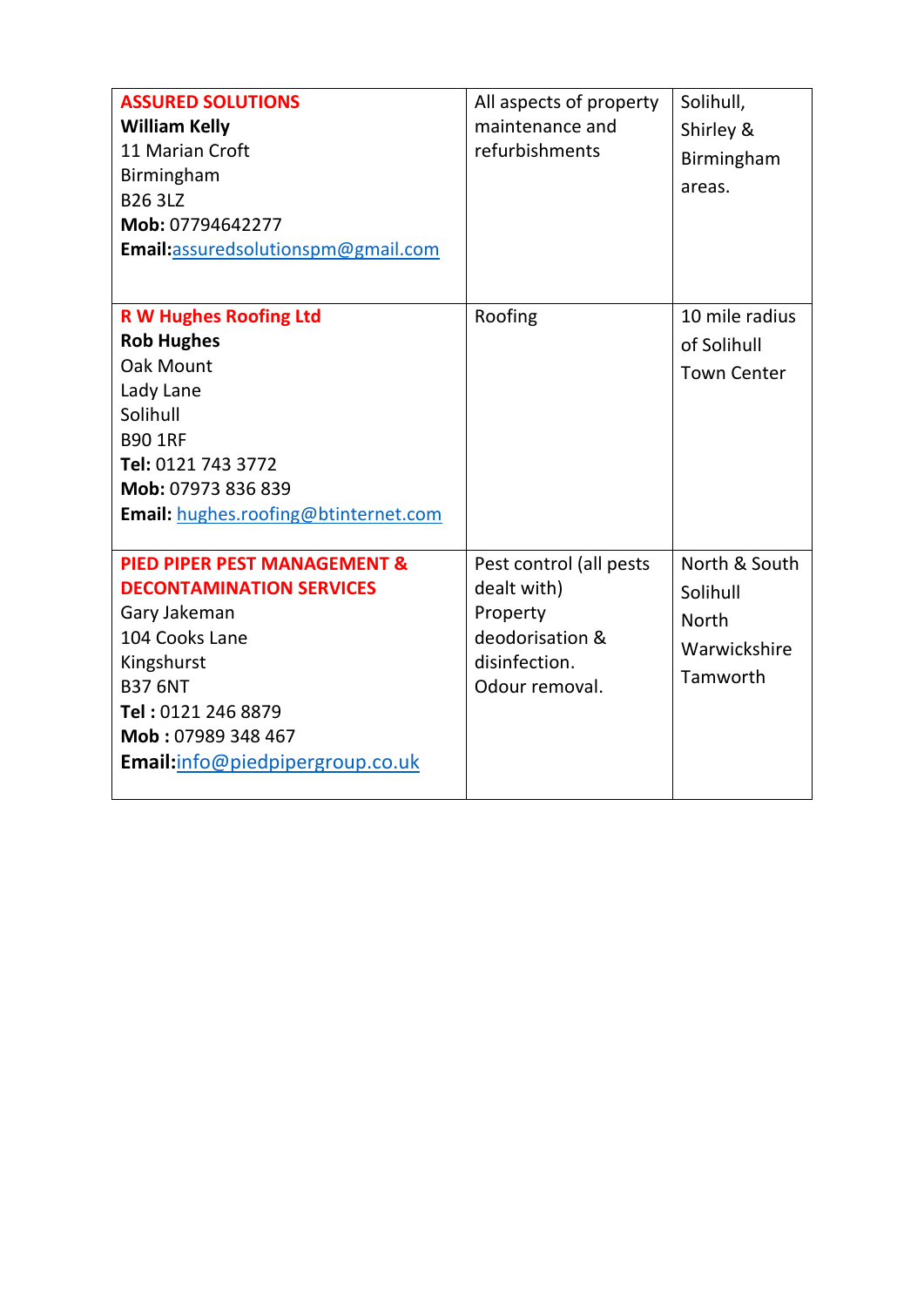| <b>Section Two: Plumbing, Heating and Electrics</b>                                                                                                                                 |                                                                                                                                                                                                                                                                                      |                                                                               |
|-------------------------------------------------------------------------------------------------------------------------------------------------------------------------------------|--------------------------------------------------------------------------------------------------------------------------------------------------------------------------------------------------------------------------------------------------------------------------------------|-------------------------------------------------------------------------------|
| <b>APPLIANCE MAN</b><br><b>Mr P McLaughlin</b><br>97 Gleneagles Road<br>Sheldon<br><b>B26 2JG</b><br>Tel: 0121 706 8500<br>Mob: 07970 468 548<br>Email:pmac@sky.com                 | Repairs washing<br>machines<br>Tumble dryers<br>Dyson vacuums<br>ovens<br>Cookers and hobs<br><b>Fully qualified</b><br>engineer<br>All parts 12-month<br>guarantee                                                                                                                  | <b>All Solihull</b><br>Borough &<br>surrounding<br>areas                      |
| <b>J M Plumbing &amp; Heating</b><br><b>Mr J McManus</b><br>58 Dalbury Road<br>Birmingham<br><b>B28 ONF</b><br>Mob: 07817 927 067<br>Email: jnmcmanus@hotmail.co.uk                 | Boiler installation,<br>boiler servicing,<br>central heating,<br>power flushing and<br>general plumbing                                                                                                                                                                              | All areas of<br>Solihull                                                      |
| <b>CHRIS READY SERVICES</b><br>Mr C Ready<br>96 Tanworth Lane<br>Shirley<br>Solihull<br><b>B90 4DF</b><br>Tel: 0121 733 1946<br>Mob: 07860 744 937<br>Email: chrisready@yahoo.co.uk | Kitchen and laundry<br>equipment repairs<br><b>Washing machines</b><br>Tumble dryers<br>Fridges & freezers<br><b>Dishwashers</b><br>Waste disposal<br>units<br>Electric ovens and<br>hobs<br>Member of<br>Domestic Appliance<br><b>Service Association</b><br>No general<br>plumbing | All areas of<br>Solihull                                                      |
| <b>DELTA PHE SERVICES</b><br><b>LTD</b><br><b>Mr David Thomas</b><br>37 Odensil Green<br>Solihull<br><b>B92 8NA</b><br>Mob: 07903 137054<br>Email: davidthomas7656@gmail.com        | Plumbing<br><b>Bathroom fitting</b><br>Gas fitting/servicing<br>Electric<br>Gas Safe registered                                                                                                                                                                                      | Solihull<br>Dorridge<br>Knowle<br>Berkswell<br>Catherine-de-<br><b>Barnes</b> |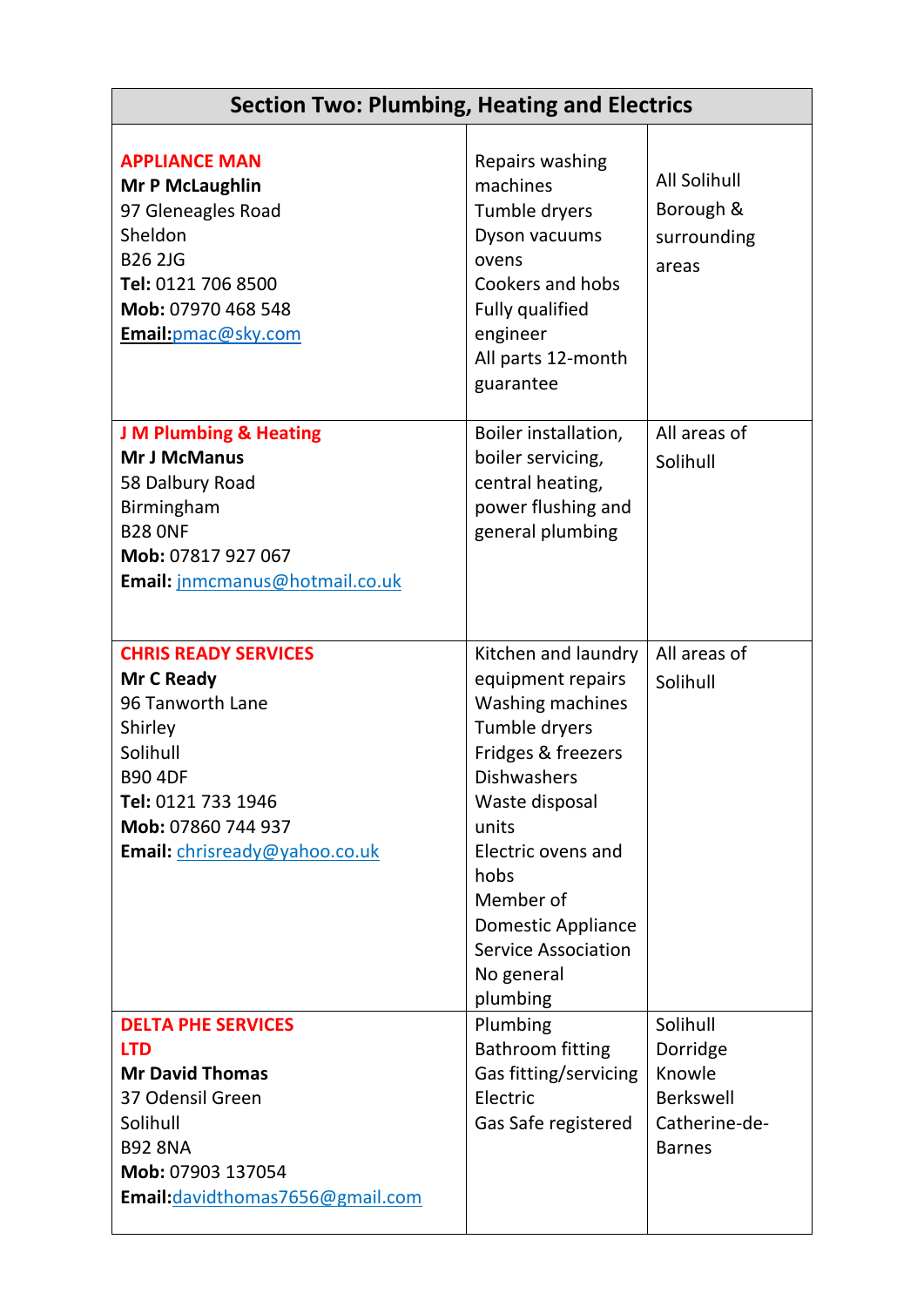| <b>P A SERVICES</b><br><b>Mr Paul Heath</b><br>31 Thornfield Road<br><b>Acocks Green</b><br><b>B277ES</b><br>Tel: 0121 764 5872<br>Mob: 07979 064835<br>Email: paulheath11@yahoo.com                                                                          | Electrician<br><b>City and Guilds</b><br>qualified                                                                                                                                      | Solihull and<br>surrounding<br>areas  |
|---------------------------------------------------------------------------------------------------------------------------------------------------------------------------------------------------------------------------------------------------------------|-----------------------------------------------------------------------------------------------------------------------------------------------------------------------------------------|---------------------------------------|
| <b>SIMKINS AND</b><br><b>WOODWARD</b><br><b>ELECTRICAL</b><br><b>Mr B Simkins</b><br>110 Holifast Road<br><b>Sutton Coldfield</b><br><b>West Midlands</b><br><b>B72 1AF</b><br>Tel: 01564 743 171<br>Mob: 07768 891 695<br>Email:simkins.woodward@btclick.com | All domestic work<br>Installations<br><b>Electrical wiring</b><br>faults Sockets<br><b>Showers</b><br>Lighting<br>NICEIC approved<br><b>Family business</b><br>since 1969               | All areas                             |
| <b>RJS HEATING</b><br><b>Mr Robert Senior</b><br>9 Rowan Close<br>Hollywood<br>Birmingham<br><b>B47 5RW</b><br>Tel: 01564 829800<br>Email:admin@rjsheating.co.uk                                                                                              | <b>Central heating</b><br>repairs & servicing<br><b>Boiler installations</b><br>Free boiler<br>quotes/advice<br><b>Worcester Bosch</b><br>accredited installer<br>Immediate<br>response | Solihull and<br>surrounding<br>areas. |
| <b>MARTEC ELECTRICAL</b><br><b>MR M Walker</b><br>122 Pear Tree Crescent<br>Shirley<br>Solihull<br><b>B90 1LF</b><br>Tel: 0121 243 5053<br>Mob: 07757 087 515 or email<br>Email: martecelectrical@outlook.com                                                 | All electrical work.<br>Security systems,<br>CCTC & door entry<br>systems                                                                                                               | All surrounding<br>areas              |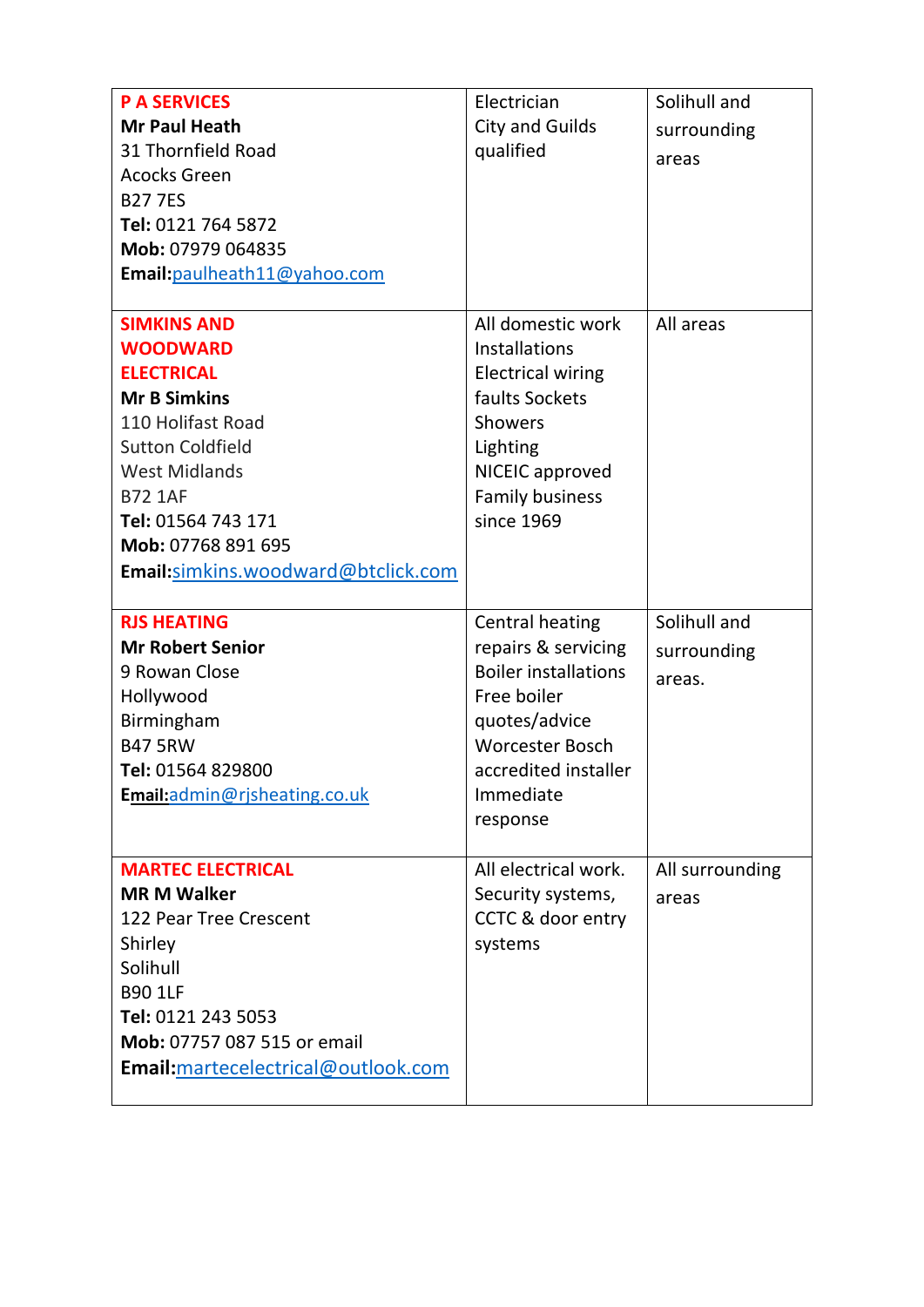## **Section Three: Computers, Telephones, TV and Security**

| All TV, Video,      | Solihull Borough |
|---------------------|------------------|
| DVD, CD, audio,     |                  |
| radio and plasma    |                  |
| LCD repairs         |                  |
| Call out and repair |                  |
| normally same       |                  |
| day. Also has an    |                  |
| aerial contractor.  |                  |
| Call out charge     |                  |
|                     |                  |

#### **DECOTA**

**Mr Dean Davenport** 22 Lilley Lane Birmingham B31 3JT **Mob:** 07590 409 556 **Email:** dean@decota.uk CCTV Installations Repairs, service, maintenance and upgrades

Solihull, Birmingham,Warwick Coventry, Dudley and Worcester.

#### **MARTEC ELECTRICAL**

**MR M Walker** 122 Pear Tree Crescent Shirley Solihull B90 1LF **Tel:** 0121 243 5053 **Mob:** 07757 087 515 **Email:**[martecelectrical@outlook.com](mailto:martecelectrical@outlook.com)

All electrical work. All surrounding areas Security systems CCTC & door entry systems

#### **BEN THE P.C. DOCTOR**

**Mr M Hyams** 16 Whitefields Road Solihull B91 3NT **Tel:** 0121 704 2134 **Email:** mail@pcdoctorsolihull .co.uk

Sales & repairs of computers. IT Tuition (Please mention the Age UK Solihull List when making contact) Solihull & surrounding areas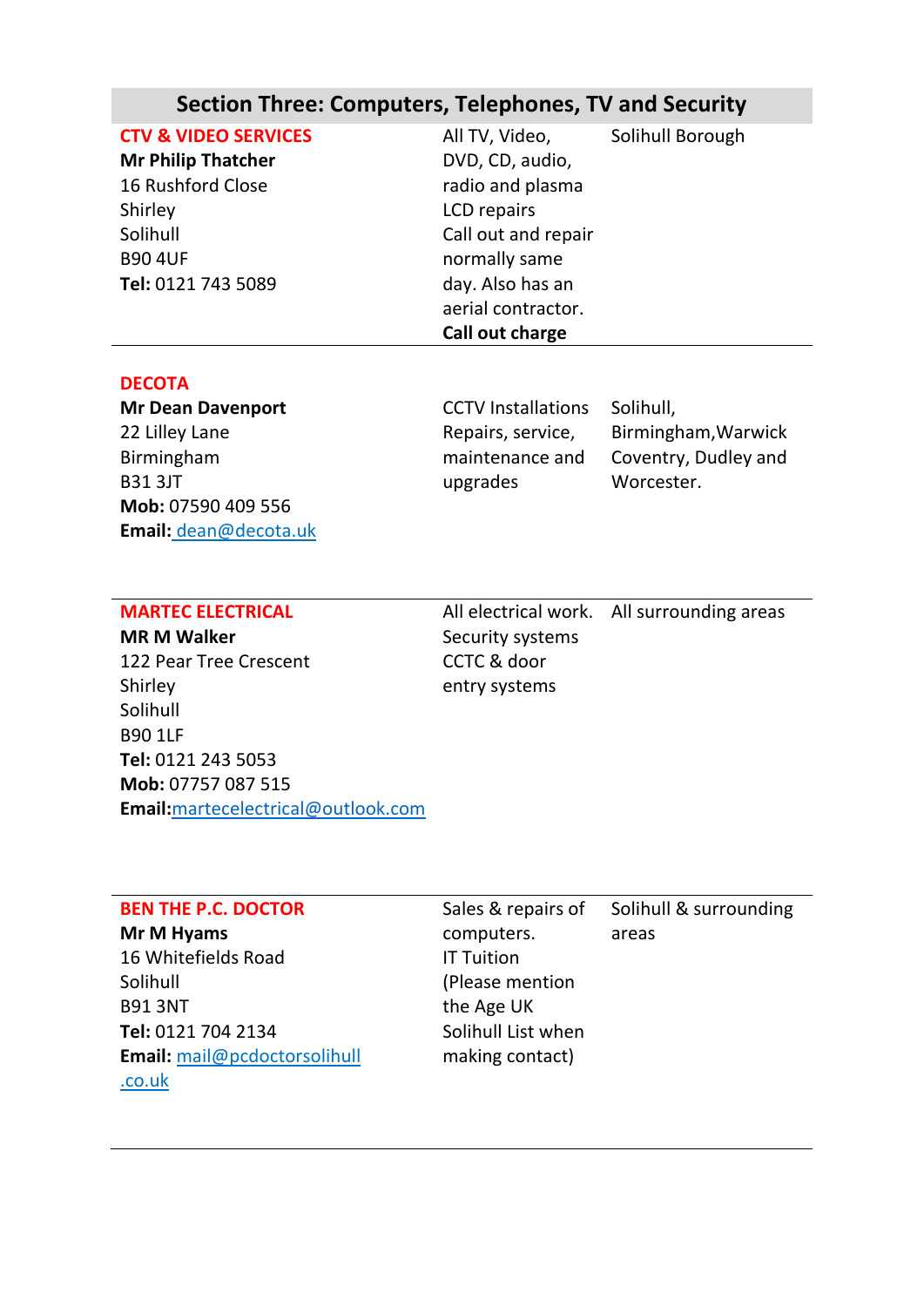| <b>Section Four: Gardening</b>              |                                   |                                   |  |
|---------------------------------------------|-----------------------------------|-----------------------------------|--|
| <b>DAVID ALLEN</b><br><b>Mr David Allen</b> | Gardening<br><b>Grass cutting</b> | Solihull and<br>surrounding areas |  |
| 41 Saxonwood Road                           | Hedge trimming                    |                                   |  |
| <b>Cheswick Green</b>                       | Small trees cut                   |                                   |  |
| Solihull                                    | Handyman                          |                                   |  |
| <b>B90 4JR</b>                              | jobs/repairs during               |                                   |  |
| Tel: 01564 201034                           | winter months                     |                                   |  |
| Mob: 07855 782 951                          | Free quote                        |                                   |  |
| Email:                                      |                                   |                                   |  |
| daveallen5028@gmail.com                     |                                   |                                   |  |
| <b>Green Fingers</b>                        | Gardening & odd jobs.             | Solihull, Acocks                  |  |
| <b>Ms Carol Moran</b>                       | Hedge trimming,                   | Green, Shirley,                   |  |
| 110 Highfield Road                          | mowing, weeding,                  | Wythall, Earlswood &              |  |
| Birmingham                                  | planting etc.                     | <b>Yardley Wood</b>               |  |
| <b>B28 OHP</b>                              | Patio cleaning.                   |                                   |  |
| <b>Mob:</b> 07887 429 790 or email          |                                   |                                   |  |
| carolanmoran1@gmail.com                     |                                   |                                   |  |
| <b>NICK DERRINGTON</b>                      | Gardening, lawn                   | Solihull Borough                  |  |
| <b>Mr N Derrington</b>                      | cutting only (cuttings            |                                   |  |
| 69 Florence Road                            | removed)                          |                                   |  |
| <b>Acocks Green</b>                         |                                   |                                   |  |
| <b>B27 6LN</b>                              |                                   |                                   |  |
| Tel: 0121 706 6319                          |                                   |                                   |  |
| Email:                                      |                                   |                                   |  |
| nickderrington218@gmail.com                 |                                   |                                   |  |
| <b>HANDS ON GARDEN SERVICES</b>             | General gardening &               | Solihull and                      |  |
| <b>Mr N Hands</b>                           | handyman jobs &                   | surrounding areas                 |  |
| 1A Thornby Avenue                           | repairs inc pressure              |                                   |  |
| Solihull<br><b>B91 2BJ</b>                  | washing.                          |                                   |  |
| Mob: 07774 229772                           | Free quotes                       |                                   |  |
| Email: nichands@hotmail.com                 |                                   |                                   |  |
| <b>SITE MAINTENANCE SERVICES</b>            | Garden clearances                 | Solihull                          |  |
| Mr A Hayward                                | Tree surgery                      | Birmingham                        |  |
| Unit 1 Hollyfields Centre Club              | Pruning                           |                                   |  |
| <b>Woodacre Road</b>                        | Weed spraying                     |                                   |  |
| Birmingham                                  | <b>Grass cutting</b>              |                                   |  |
| <b>B24 OJT</b>                              | Fencing                           |                                   |  |
| Tel: 07429 131066                           |                                   |                                   |  |
| Email: andy@smswm.co.uk                     |                                   |                                   |  |
|                                             |                                   |                                   |  |